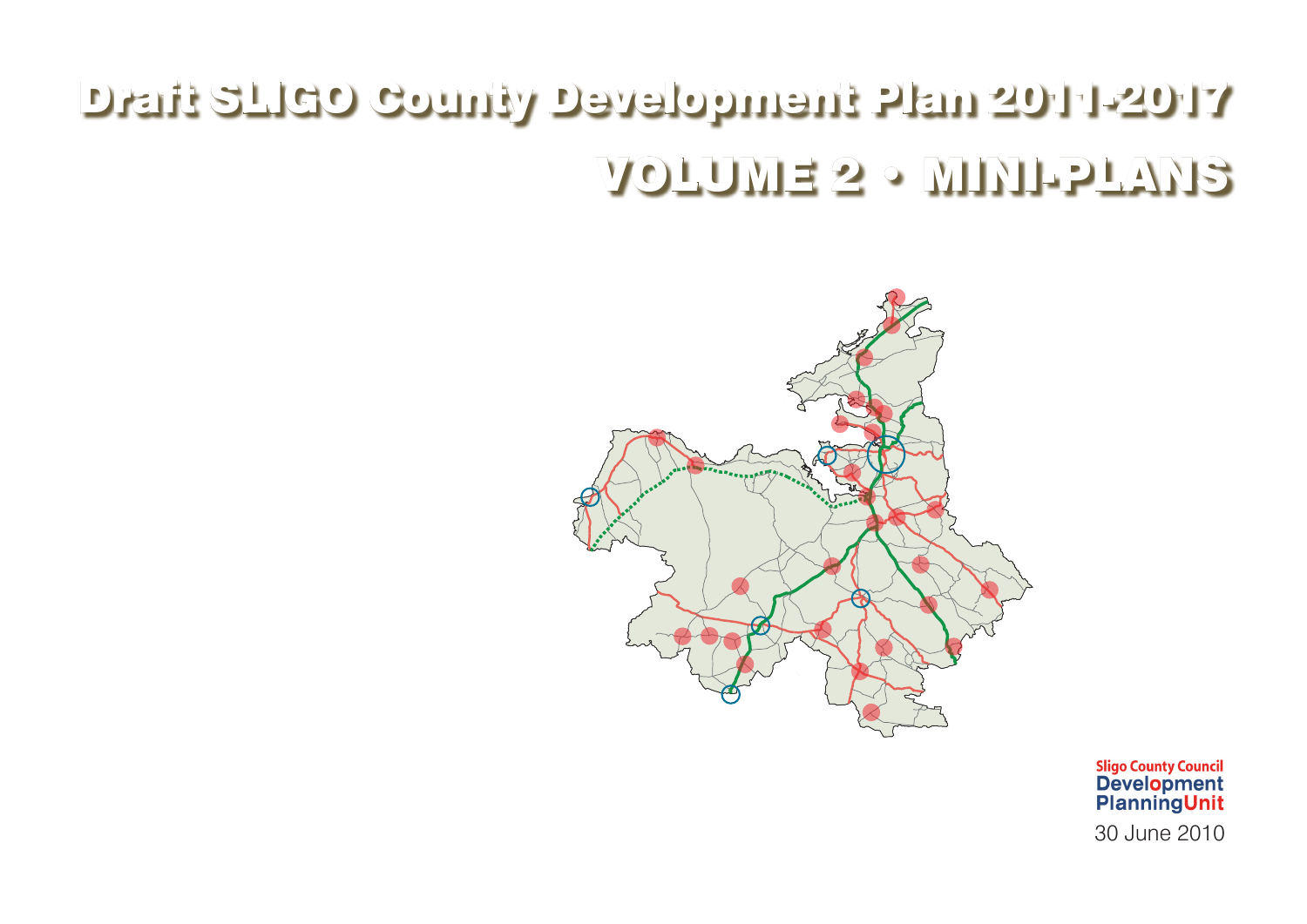# Gounty SLIGO Draft Development Plan 2011-2017

This Draft Development Plan for County Sligo (CDP) has been prepared under Section 11 of the Planning and Development Act 2000-2006.

At their special meeting of 31 May 2010, Sligo County Council decided to publish the Draft Plan and invite submissions and observations from the public from **Wednesday 30 June 2010** to **Wednesday 8 September 2010**, both dates inclusive.

Accordingly, this publication is available for inspection or purchase at the Planning Office of Sligo County Council and at the Council's Area Offices in Ballymote, Enniscrone and Tobercurry. It can also be viewed and downloaded from the Councils' website at **www.sligococo.ie/cdp**

The Draft CDP consists of two volumes: **Volume 1** contains the main written statement and **Volume 2** contains 30 mini-plans.

The Draft Plan also incorporates the **Draft Record of Protected Structures** for County Sligo. The Draft CDP is accompanied by the following supporting documents:

**Environmental Report (Strategic Environmental Assessment)**

**Appropriate Assessment Screening (Habitats Directive)**

**Strategic Flood Risk Assessment**

One A1 map is also available as part of the Draft CDP.

Contributions are invited from anyone interested in the future development of County Sligo City and its settlements. You are therefore encouraged to examine the Draft Plan and associated documents, and exercise your statutory right to comment upon the draft proposals.

A report with recommendations on all valid submissions or observations received will be prepared and presented to the elected Council members

for their consideration.

All submissions should be made in writing (hard copy or e-mail), headed "Draft CDP 2011-2017" and sent to:

### **Ms. Anna Jones**

Administrative Officer Planning Section Sligo County Council County Hall Riverside, Sligo Tel: 071 9111216

E-mails should be sent to **dpu@sligococo.ie**

No A4, A3 or A1 maps pertaining to this publication may be copied, reproduced or transmitted in any form or by any means without the prior permission of the copyright owners. © Ordnance Survey Ireland Licence number 2008/11CCMA/Sligo Local Authorities

Prepared by the Development Planning Unit 30 June 2010

Volume 2 - Mini-plans